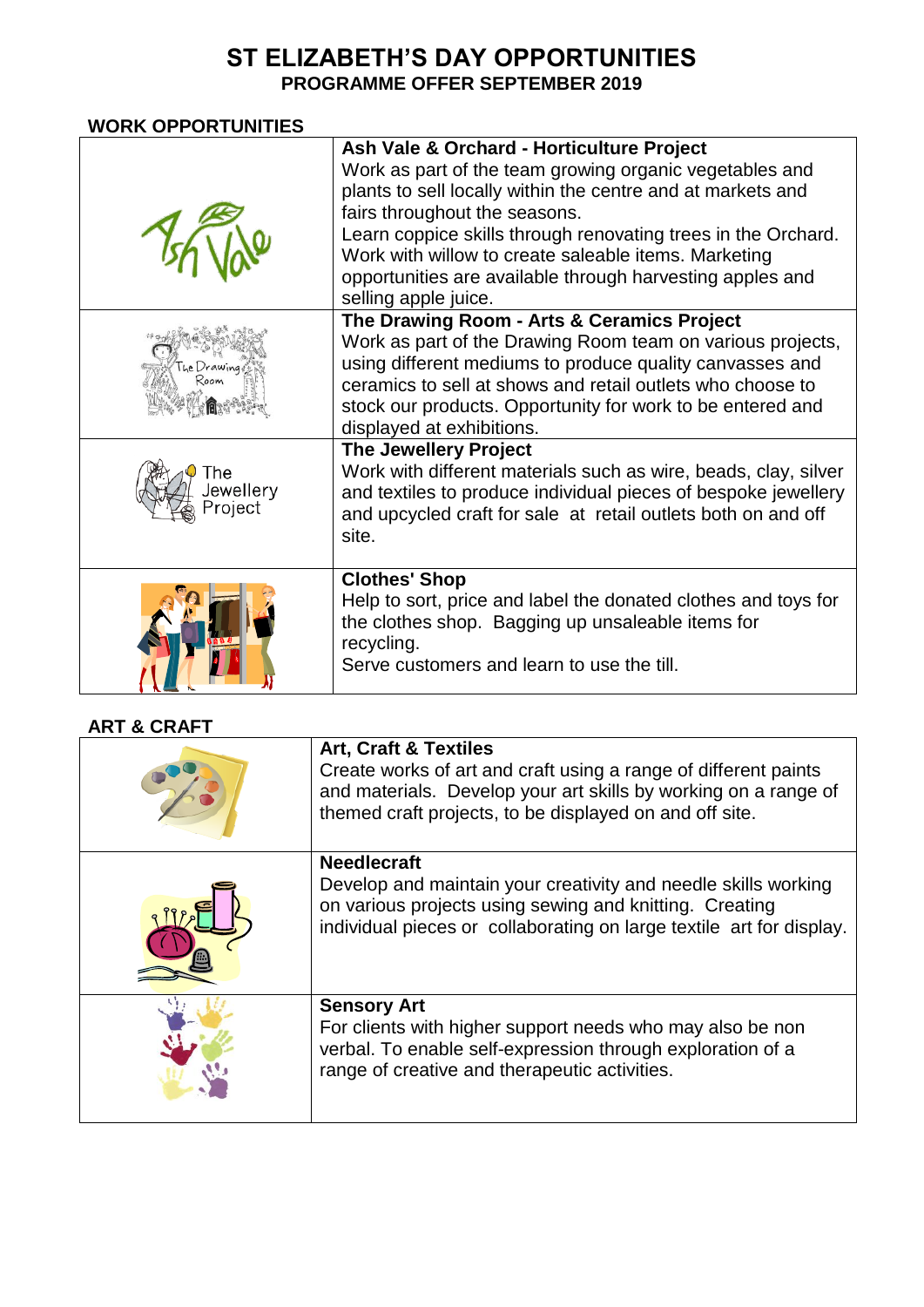## **MULTI SENSORY THERAPIES**

| <b>Multi Sensory Room</b><br>Sensory activities designed to help you feel good. Relaxation<br>techniques, exploring different senses, music, foot and hand<br>massage, movement and gentle exercise.                                                                                   |
|----------------------------------------------------------------------------------------------------------------------------------------------------------------------------------------------------------------------------------------------------------------------------------------|
| <b>Sensory Music and Movement</b><br>Experience a wide range of different types of music, movement<br>and dance. This activity will improve mobility and fitness whilst<br>enjoying different musical styles and using a variety of<br>instruments.                                    |
| <b>Computers</b><br>Develop or maintain your computer skills by writing e-mails and<br>stories, explore programmes, games and jigsaws and use the<br>internet.                                                                                                                         |
| <b>Library Visit</b><br>Visit the library to look at the books or CD's, choose a book to<br>read yourself or to have read to you. Opportunity to choose a<br>book or a CD to borrow, enjoy at home and return to the<br>library.                                                       |
| <b>St Gabriel's - Activities</b><br>Join in a group session on the bungalow in a relaxed and<br>therapeutic environment with games, activities and music of<br>your choice.                                                                                                            |
| <b>Therapeutic Options</b><br>Choose what you would like to do each week from a variety of<br>activities including games, puzzles, craft activities and drawing<br>tasks in a relaxed and friendly atmosphere. The multi sensory<br>room will be available for use during the session. |
| <b>Harlow Pets Corner</b><br>Weekly visit to enjoy learning about a wide variety of different<br>animals and birds you will have the opportunity to assist in<br>their daily care. Feeding, watering and seasonal tasks ie bottle<br>feeding lambs.                                    |
| <b>Cedar's Park</b><br>Weekly visit to assist in the community zoo, fully hands on<br>looking after a variety of animals and assisting in their care.<br>Opportunities to enrich the animal environments to encourage<br>natural foraging behaviour.                                   |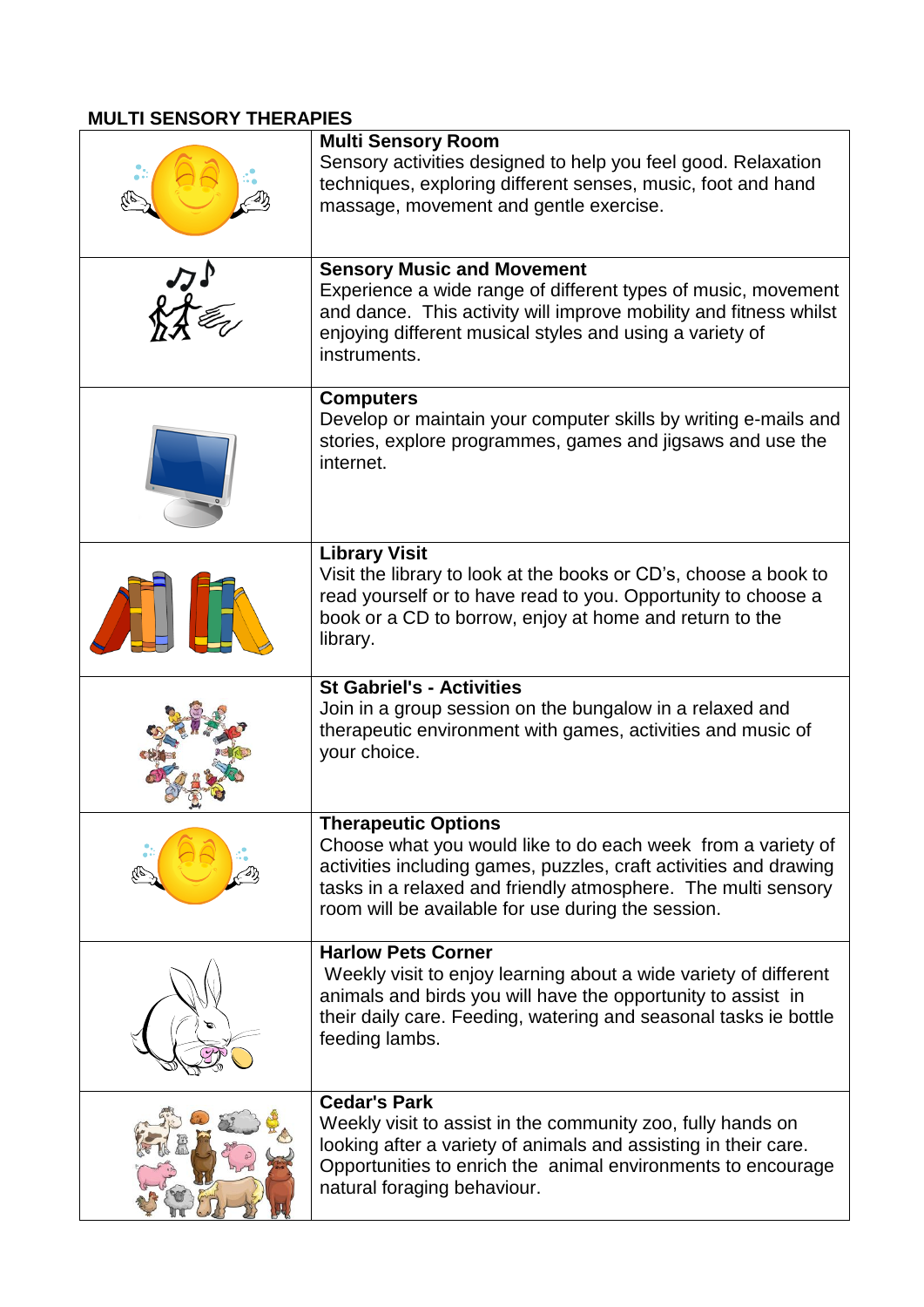

**Community Trip** Enjoy choosing different places of interest to visit in the locale. Improve your social skills.

**MUSIC & DRAMA** 

| <b>CHOIR</b><br>Enjoy singing as part of a choir and if desired sing solo.                                                                                                                                                                                                                                                                                                                   |
|----------------------------------------------------------------------------------------------------------------------------------------------------------------------------------------------------------------------------------------------------------------------------------------------------------------------------------------------------------------------------------------------|
| Experience a variety of songs musical tastes and styles.                                                                                                                                                                                                                                                                                                                                     |
| <b>Drumming / Percussion workshops</b>                                                                                                                                                                                                                                                                                                                                                       |
| Learn to use drums and percussion instruments and experience<br>a variety of different music and cultures. Opportunities for both<br>individual playing and group participation.                                                                                                                                                                                                             |
| <b>Gentle Exercise to music</b>                                                                                                                                                                                                                                                                                                                                                              |
| Relax and let go of your tensions. Listen to music and take<br>gentle exercise with loosening up movements and breathing<br>exercises, suitable for wheelchair users.                                                                                                                                                                                                                        |
| <b>Sing and Sign</b><br>Learn to sign using Makaton whilst singing your favourite songs.<br>Using an interactive white screen, dvd's or YouTube to access a<br>variety of songs and rhymes.                                                                                                                                                                                                  |
| <b>Drama and Performance</b>                                                                                                                                                                                                                                                                                                                                                                 |
| Enjoy performing and acting out your favourite stories. Explore<br>creative expression through role play and improvisation and<br>using dance, music and percussion, work towards putting on a<br>show at the end of the year. Interaction is encouraged between<br>peers; participants are supported to communicate and deliver<br>what each individual would like to share with the group. |
| <b>Community Musician</b>                                                                                                                                                                                                                                                                                                                                                                    |
| Sound bath, short immersive small group sessions led by a<br>professional community musician.                                                                                                                                                                                                                                                                                                |